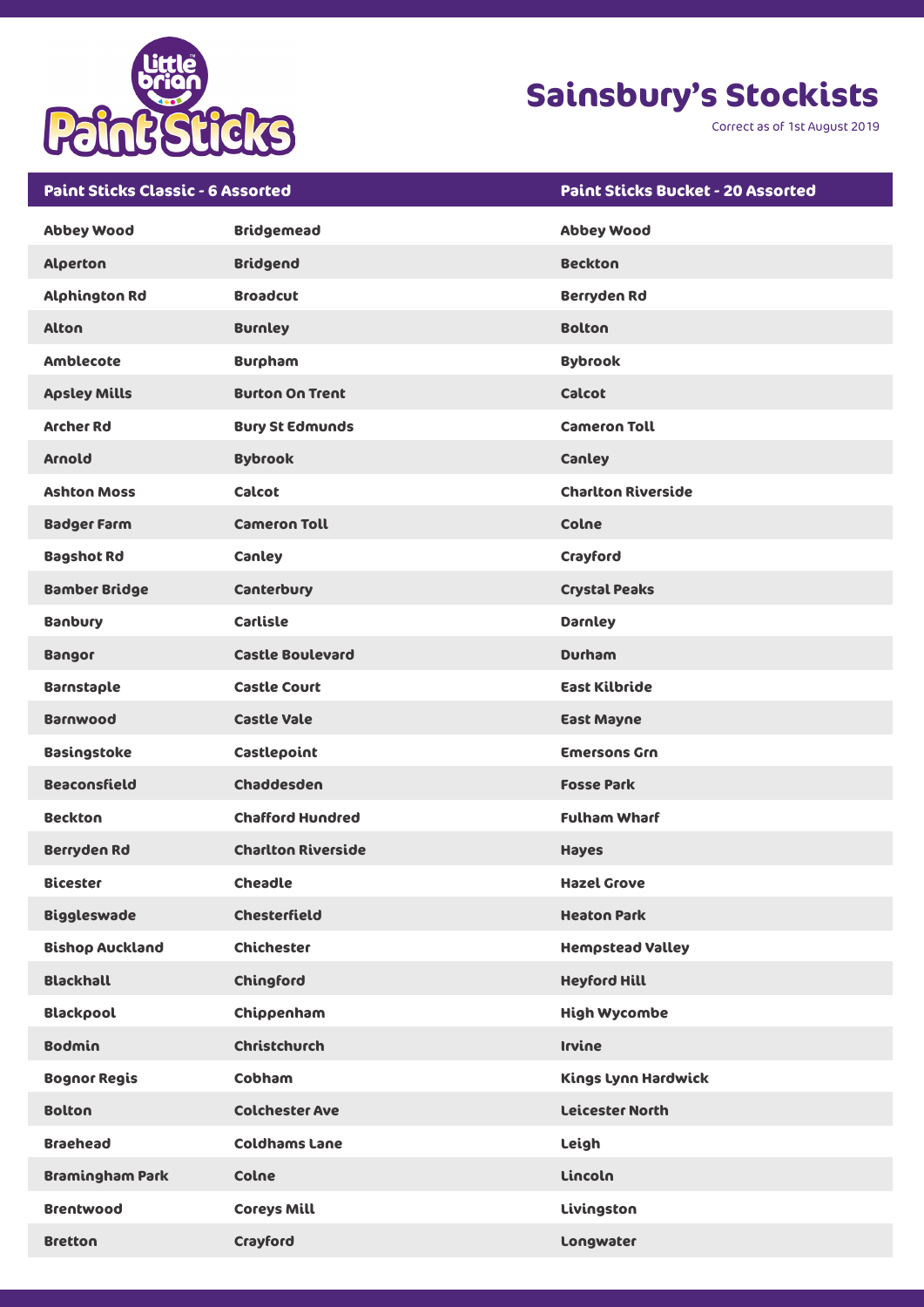

Correct as of 1st August 2019

| <b>Paint Sticks Classic - 6 Assorted</b> |                          | <b>Paint Sticks Bucket - 20 Assorted</b> |
|------------------------------------------|--------------------------|------------------------------------------|
| <b>Crystal Palace</b>                    | <b>Garthdee</b>          | <b>Low Hall</b>                          |
| <b>Crystal Peaks</b>                     | <b>Gloucester Quays</b>  | <b>Marshall Lake</b>                     |
| <b>Darlington</b>                        | Godalming                | <b>Milton Keynes</b>                     |
| <b>Darnley</b>                           | <b>Great Homer St</b>    | <b>Monks Cross</b>                       |
| <b>Dawlish</b>                           | <b>Great Yarmouth</b>    | <b>Nantwich</b>                          |
| <b>Denton</b>                            | <b>Grimsby</b>           | <b>Newbury</b>                           |
| <b>Didcot</b>                            | <b>Hadleigh Rd</b>       | <b>Osmaston Park</b>                     |
| <b>Dorridge</b>                          | <b>Halifax</b>           | <b>Pontllanfraith</b>                    |
| <b>Dulwich</b>                           | <b>Hamilton</b>          | Rayleigh Weir                            |
| Dungannon                                | <b>Hampden Park</b>      | <b>Rugby</b>                             |
| <b>Dunstable</b>                         | Hankridge Farm           | Rustington                               |
| <b>Durham</b>                            | Hanley                   | Salford                                  |
| <b>Dursley</b>                           | <b>Harlow</b>            | Scunthorpe                               |
| <b>East Filton</b>                       | Harringay                | <b>Shorehead</b>                         |
| <b>East Kilbride</b>                     | Harrogate                | <b>Shrewsbury</b>                        |
| <b>East Mayne</b>                        | <b>Haverhill</b>         | Springfield                              |
| <b>East Prescot Rd</b>                   | <b>Hayes</b>             | <b>Stanway</b>                           |
| <b>Edenthorpe</b>                        | <b>Haywards Heath</b>    | <b>Stirling</b>                          |
| <b>Edinburgh Longstone</b>               | <b>Hazel Grove</b>       | Sunderland                               |
| <b>Ellesmere Port</b>                    | <b>Heaton Newcastle</b>  | <b>Sunderland North</b>                  |
| Ely                                      | <b>Heaton Park</b>       | <b>Sutton</b>                            |
| <b>Emersons Grn</b>                      | <b>Hedge End</b>         | <b>Swadlincote</b>                       |
| <b>Enfield</b>                           | <b>Hempstead Valley</b>  | Sydenham                                 |
| <b>Fairfield Park</b>                    | <b>Hendon</b>            | <b>Talbot Heath</b>                      |
| Farlington                               | <b>Hereford</b>          | <b>Tamworth</b>                          |
| Farnborough                              | <b>Herne Bay</b>         | <b>Tewkesbury Rd</b>                     |
| <b>Ferndown</b>                          | <b>Heyford Hill</b>      | <b>Thanet Wt Wood Cross</b>              |
| <b>Finchley Rd</b>                       | <b>High Wycombe</b>      | <b>Truro</b>                             |
| <b>Folkestone</b>                        | <b>Hinckley</b>          | <b>Wakefield Marsh Way</b>               |
| <b>Fosse Park</b>                        | <b>Hoddesdon</b>         | Washington                               |
| <b>Frome</b>                             | <b>Holywood Exchange</b> | <b>Watchmoor Park</b>                    |
| <b>Fulham Wharf</b>                      | <b>Horsham</b>           | Waterlooville                            |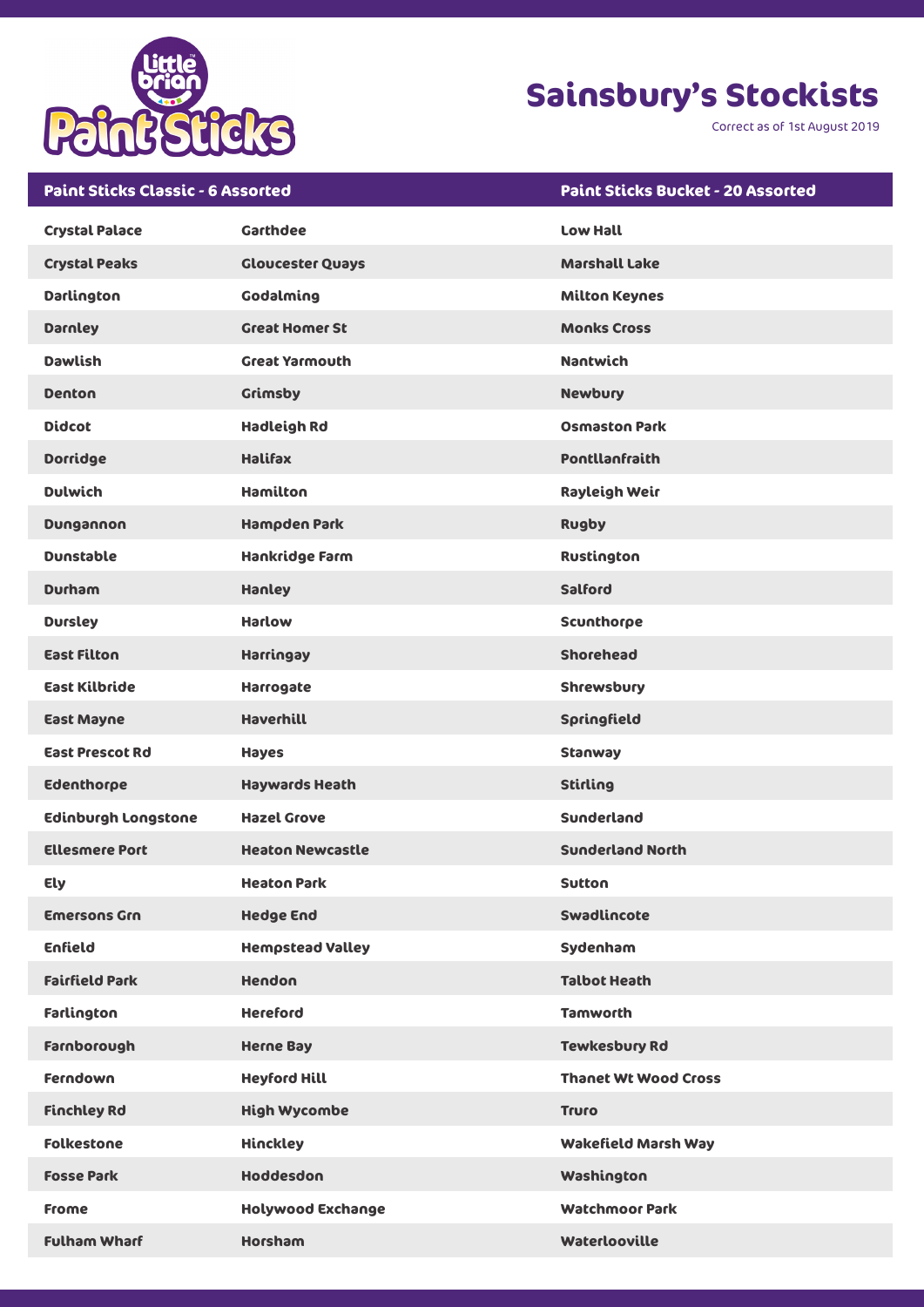

Correct as of 1st August 2019

| <b>Paint Sticks Classic - 6 Assorted</b> |                         | <b>Paint Sticks Bucket - 20 Assorted</b> |
|------------------------------------------|-------------------------|------------------------------------------|
| Hull                                     | Maidenhead              | Wednesfield                              |
| <b>Irvine</b>                            | Mansfield               | <b>West Grn</b>                          |
| <b>Isle Of Wight</b>                     | <b>March</b>            | <b>W'ton St Marks</b>                    |
| <b>Keighley</b>                          | <b>Marsh Mills</b>      |                                          |
| <b>Kempshott</b>                         | <b>Marshall Lake</b>    |                                          |
| Kempston                                 | <b>Matlock</b>          |                                          |
| Kendal                                   | Maypole                 |                                          |
| <b>Kettering</b>                         | Meadowbank              |                                          |
| Kidderminster                            | <b>Melton Mowbray</b>   |                                          |
| Kidlington                               | <b>Merton</b>           |                                          |
| Kiln Lane                                | <b>Milton Keynes</b>    |                                          |
| Kimberley                                | <b>Monks Cross</b>      |                                          |
| Kings Lynn Hard-                         | <b>Moortown</b>         |                                          |
| wick                                     | <b>Morecambe</b>        |                                          |
| Kirkcaldy                                | Murrayfield             |                                          |
| <b>Ladbroke Grove</b>                    | Nairn                   |                                          |
| Lancaster                                | <b>Nantwich</b>         |                                          |
| Leamington                               | <b>Newbury</b>          |                                          |
| <b>Leeds Colton</b>                      | <b>Newbury Park</b>     |                                          |
| <b>Leek</b>                              | <b>Newcastle U Lyme</b> |                                          |
| <b>Leicester North</b>                   | <b>Newport</b>          |                                          |
| Leigh                                    | <b>Newquay</b>          |                                          |
| <b>Letchworth</b>                        | <b>Newry</b>            |                                          |
| Leven                                    | <b>Newton Abbot</b>     |                                          |
| Lincoln                                  | <b>Nine Elms</b>        |                                          |
| Livingston                               | <b>North Cheam</b>      |                                          |
| <b>London Colney</b>                     | <b>North Walsham</b>    |                                          |
| Longbridge                               | <b>Northfield</b>       |                                          |
| Longwater                                | <b>Northwich</b>        |                                          |
| Lords Hill                               | Oldbury                 |                                          |
| Low Hall                                 | Oldham                  |                                          |
| Luton                                    | Olympia                 |                                          |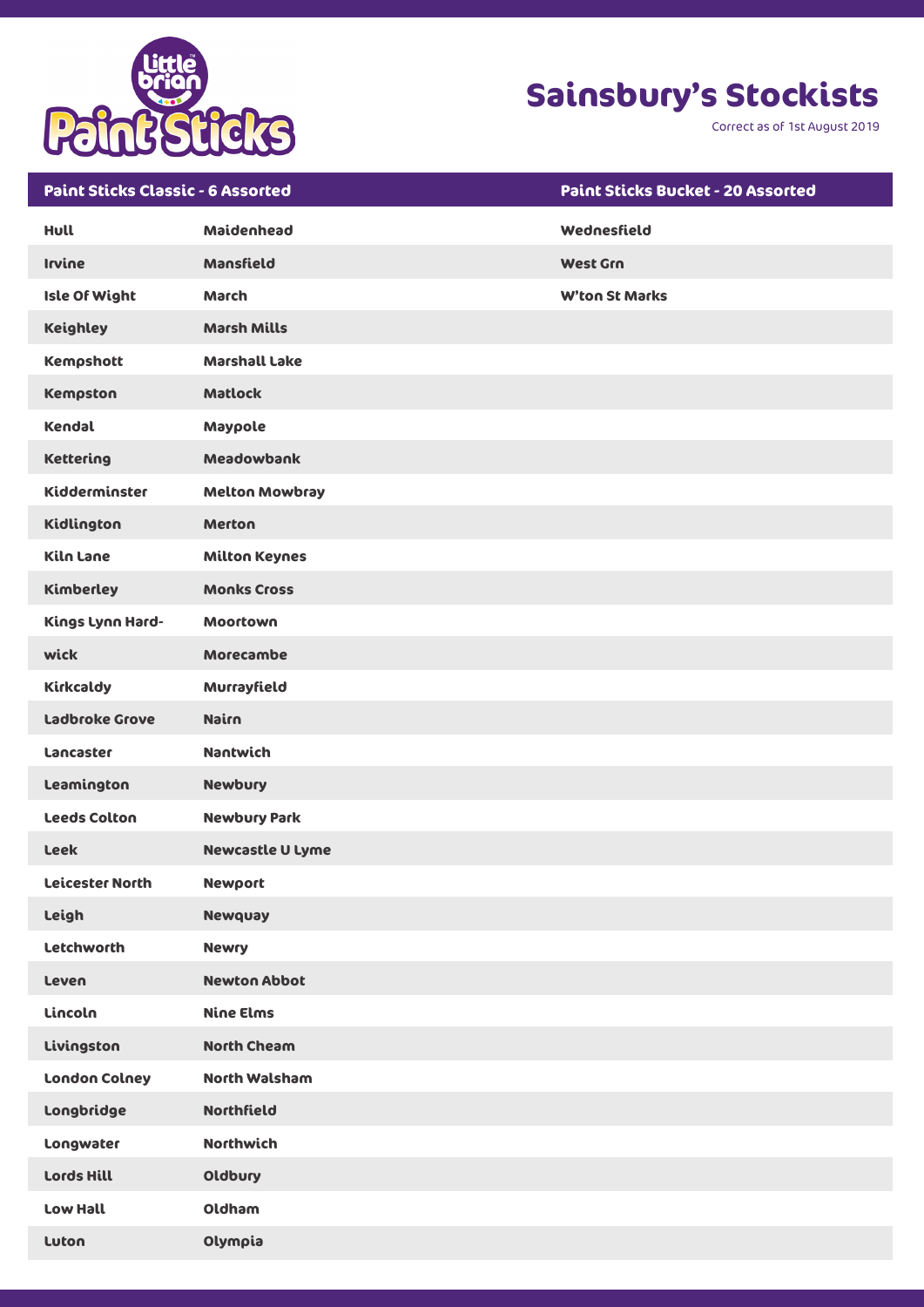

Correct as of 1st August 2019

### **Paint Sticks Classic - 6 Assorted**

| <b>Osmaston Park</b>       | <b>Sevenoaks</b>            |
|----------------------------|-----------------------------|
| Paignton                   | <b>Sheffield Wadsley Bg</b> |
| <b>Penzance</b>            | <b>Shorehead</b>            |
| <b>Pepper Hill</b>         | <b>Shrewsbury</b>           |
| Peterborough               | Sittingbourne               |
| <b>Pinhoe Rd</b>           | Slough Uxbridge Rd          |
| <b>Pontllanfraith</b>      | Southend                    |
| Pontypridd                 | Southmpton                  |
| <b>Portishead</b>          | Portswood                   |
| <b>Portsmouth</b>          | Spalding                    |
| <b>Pound Lane</b>          | Springfield                 |
| <b>Preston</b>             | Sprucefield                 |
| <b>Prestwick</b>           | <b>St Albans</b>            |
| <b>Purley Way</b>          | <b>St Clares</b>            |
| Queens Rd                  | <b>Stafford</b>             |
| Rayleigh Weir              | Stanway                     |
| <b>Redditch</b>            | Stevenage                   |
| <b>Redhill</b>             | <b>Stirling</b>             |
| <b>Reedswood</b>           | <b>Stoke On Trent</b>       |
| <b>Rice Lane</b>           | <b>Straiton</b>             |
| Ripley                     | <b>Streatham Common</b>     |
| Romford                    | <b>Stroud</b>               |
| <b>Rugby</b>               | Sunderland                  |
| Rustington                 | <b>Sunderland North</b>     |
| Salford                    | <b>Sutton</b>               |
| Scarborough                | Swadlincote                 |
| Scunthorpe                 | Swansea                     |
| Sedgefield                 | Sydenham                    |
| Sedlescombe Rd             | <b>Tadley</b>               |
| <b>Selby</b>               | <b>Talbot Heath</b>         |
| <b>Selly Oak Boulevard</b> | <b>Tamworth</b>             |
| Selsdon                    | <b>Taplow</b>               |